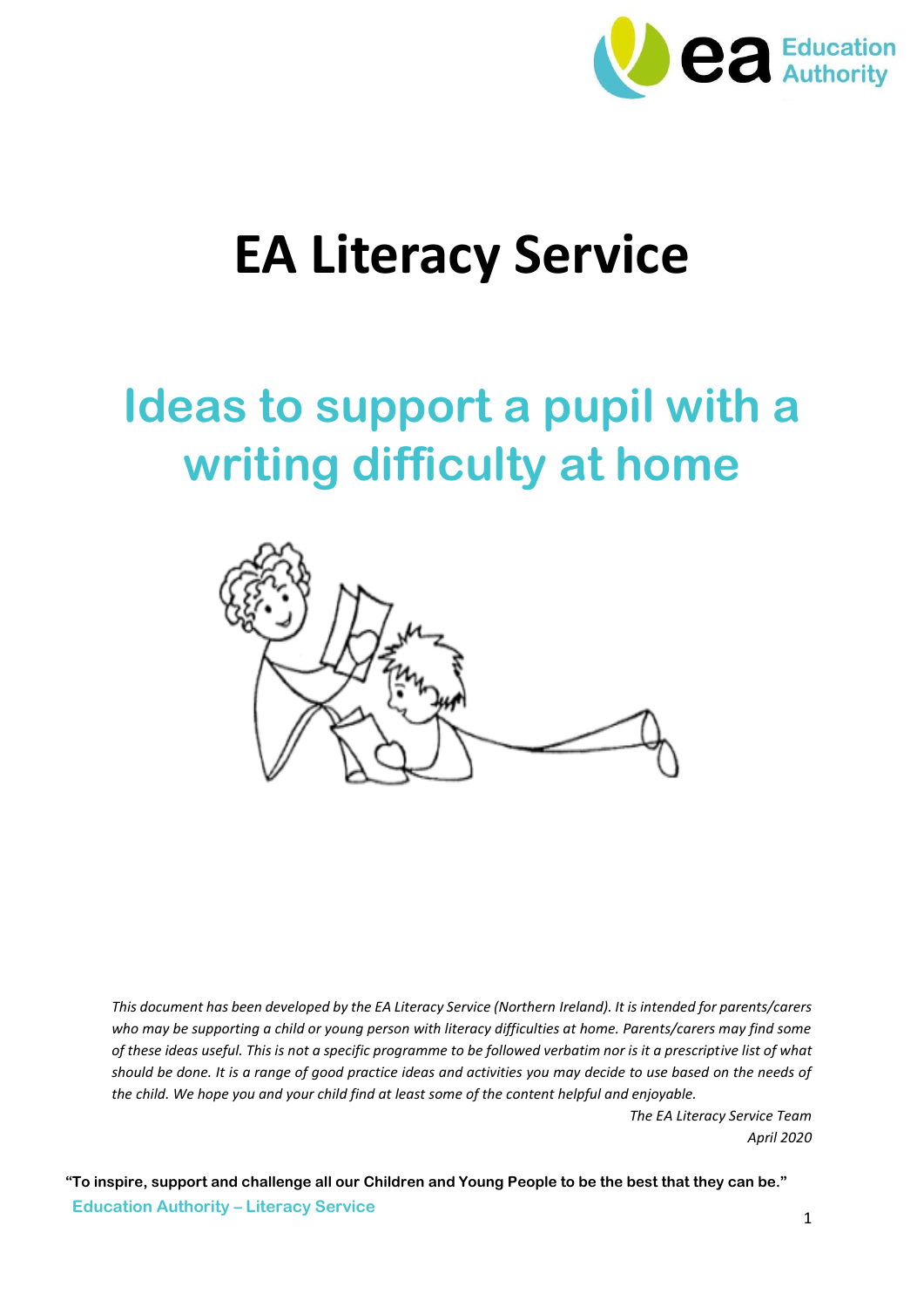

### Some ideas for parents to support writing:

#### **Handwriting:**

 $\cdot$  Make sure they are holding the pencil properly, ensure correct tripod pencil grip, i.e. holding the sharp end of the pencil or pen between the thumb and first finger and resting on the middle finger.



- $\bullet$  To build up strength and dexterity, pegboards / lacing / beading / sewing / Lego/ kneading dough, rolling plasticine snakes all help to build up dexterity in the fingers.
- $\cdot$  Puzzle books with finish the drawing, dot to dots ('abc' as well as number), mazes, colouring in, drawing and painting help to improve hand / eye co-ordination skills.
- $\bullet\bullet$  Offer a selection of pens and pencils to write with.
- Avoid fancy pencil tops they interfere with pencil balance.
- Pencil grips can make it easier for small fingers to grip the pencil.
- $\cdot$  Put a dot at the side of the page where you want them to start writing.
- $\bullet\bullet\text{ Work on pastel paper to cut out the glance.}$
- ◆ You may want to provide a writing mat for hard surfaces

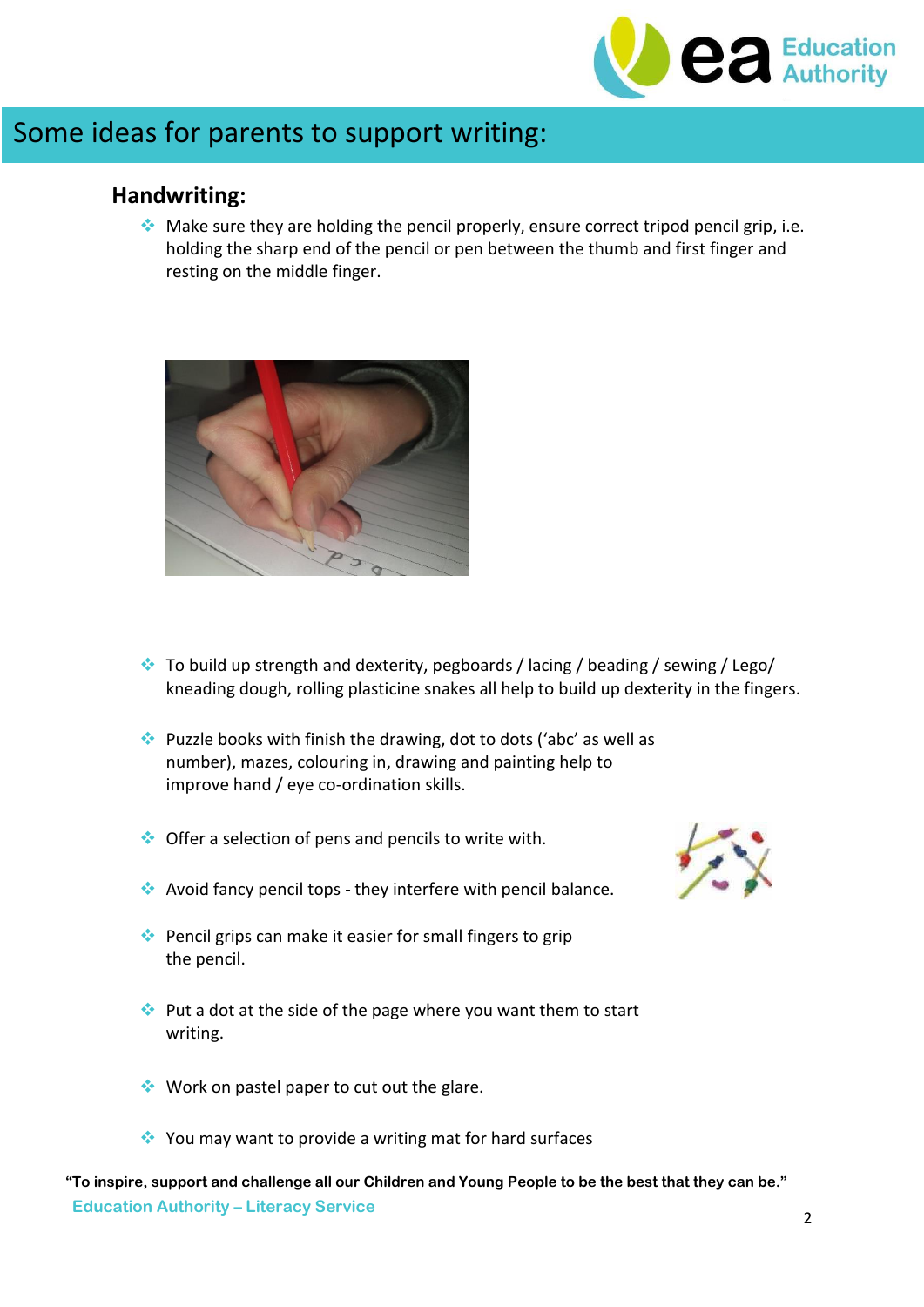

#### **Presentation:**

- A sentence should begin with a capital letter and end with a full stop or other appropriate punctuation.
- If there is a margin, look at where your child starts writing from the margin.
- $\bullet$  Try to write on the line if age appropriate or appropriate to your child's needs.
- There should be a space between every word. Finger spacing could be used. To encourage regular spacing say - 'give the words space to breathe.'
- ◆ Use COPS for proof reading for mistakes (see pg. 8).

#### **Practise letter formation:**

- All letters except 'd' and 'e' start at the top (script).
- ◆ Oval letters should be closed tight.
- $\cdot$  These small letters sit on the line ( a c e m n o r s u v w x z ).
- Some letters hang down  $(g \nvert p q y)$ .
- Some letters are tall (b d f h k l).
- $\bullet\bullet$  The body of all letters should be sitting on the line.
- $\bullet\bullet$  The space between letters should be even.

#### **Position and posture** - make sure your child:

- Is provided with a chair and a table at the correct height (a cushion could be used on a chair).
- Has enough light.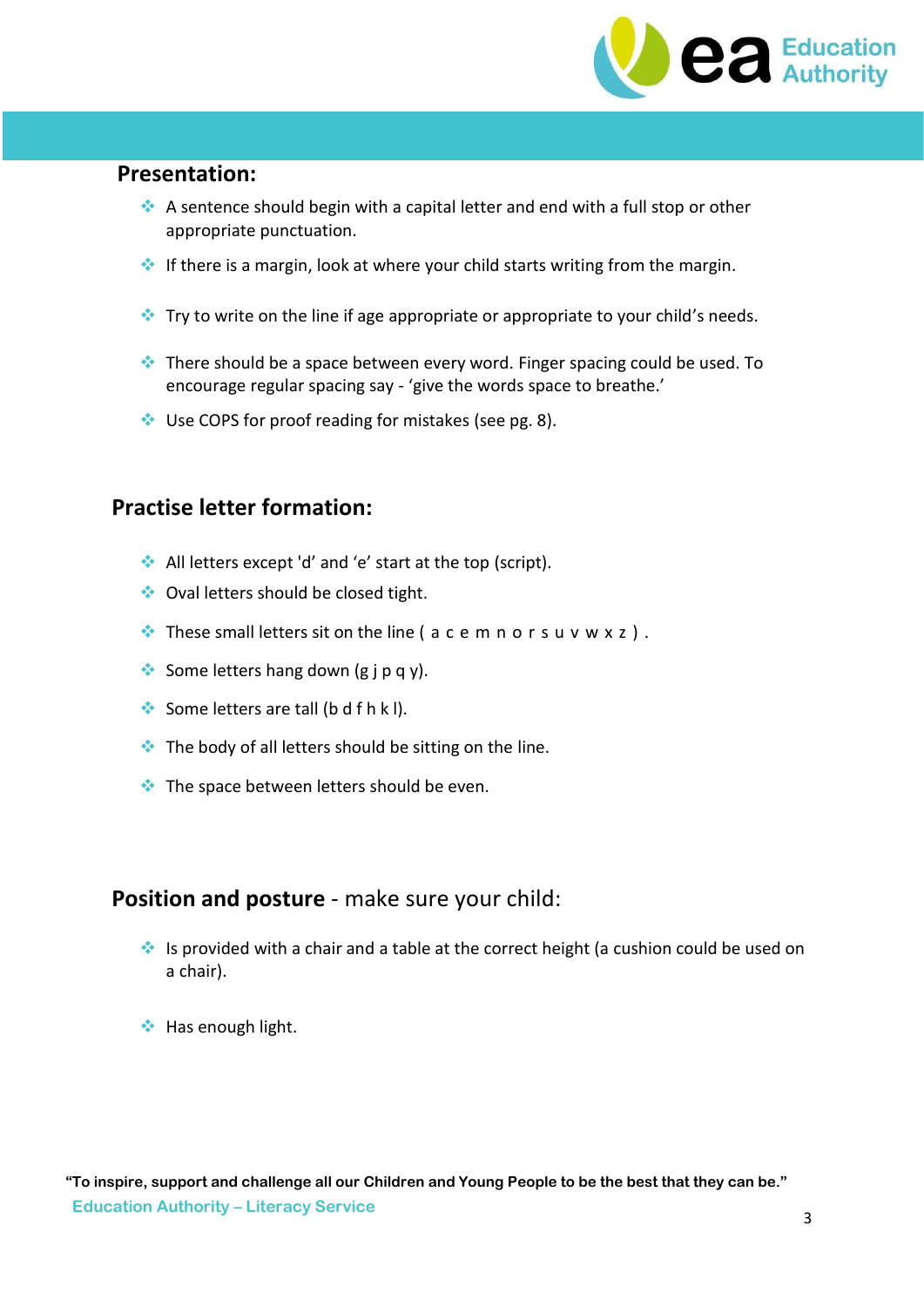

Keeps the book or paper in the correct position – tilted/slanted to the left for righthanded pupils and to the right for left-handed pupils.



Left conners of paper are up. Bottom right corner points toward your body.

Right hand



Right corners of paper are up. Bottom left corner points toward your body.

- $\cdot$  Uses the non-writing hand to steady the page.
- $\triangleq$  Holds the sharpened pencil or pen between the thumb and first finger, resting on the middle finger (tripod grip).
- ◆ Does not hold the pencil/pen too firmly or press too hard.
- If the child's writing is faint, use a 'B' pencil lead. If the writing is dark change to an 'F' or 'H' lead. There is also a wide variety of mechanical pencils available on the market with comfortable grips and wider barrels. For example:

[www.thedyslexiashop.co.uk](http://www.thedyslexiashop.co.uk/)

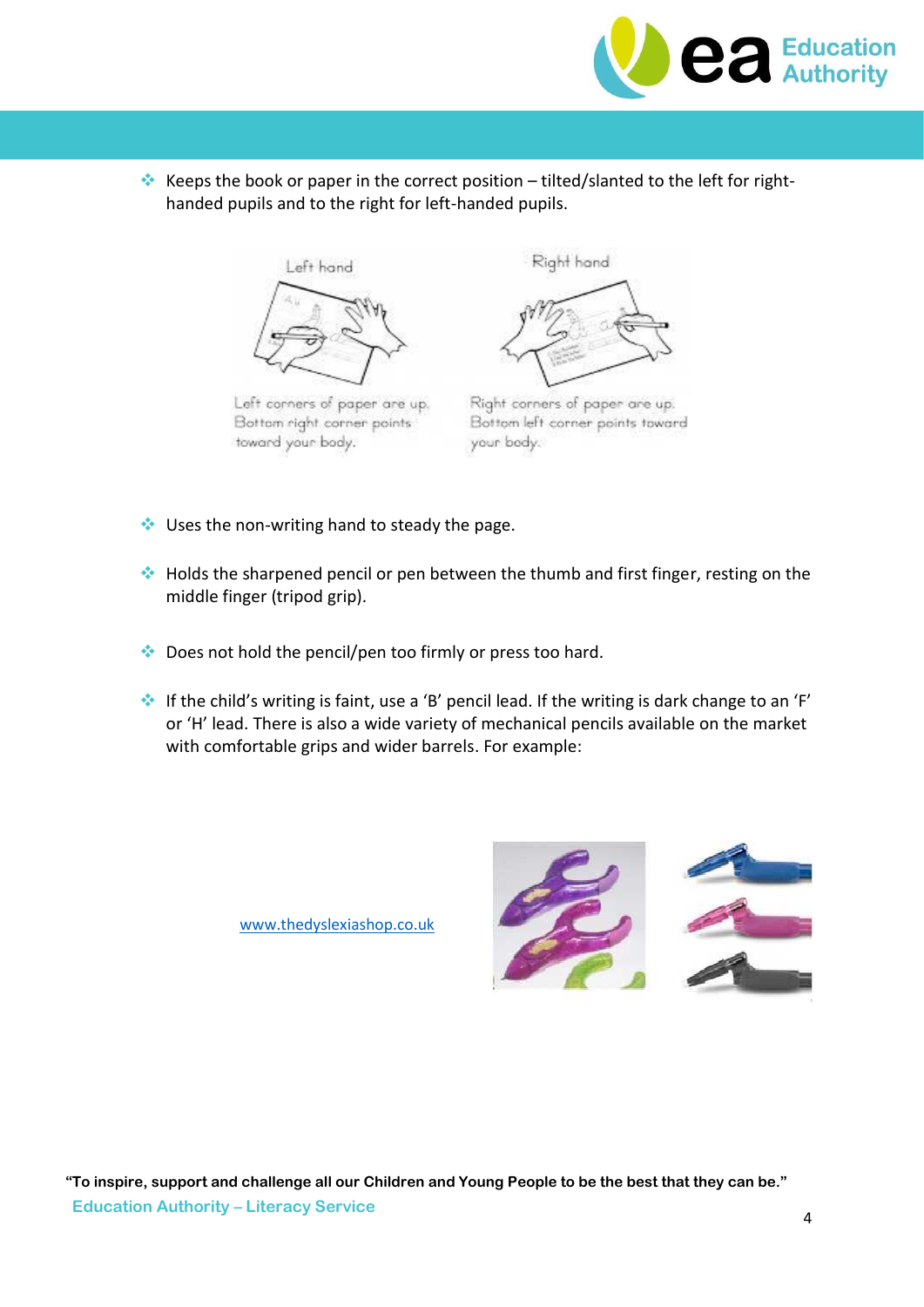

#### **Planning for writing:**

When writing a sentence or a story for example, your child may have difficulty planning what to write and what order to write it in. Mind maps are a very useful tool to help children organise their ideas and get them down on paper.



- $\triangleq$  Help children to organise their thoughts, sequence ideas and clarify their thinking.
- **Encourage active learning and improve concentration.**
- Aid memory retention and recall.
- $\bullet\bullet$  Provide a ready reference and a revision aid.
- Provide a means of ensuring the essay is in a logical sequence and all necessary content is included.
- Encourage independence, organisation and creativity.
- Assignments can be completed by hand or via word processing  $-$  assistive technology.

Do not expect your child to complete a piece of successful writing first go. Allow your child opportunities to do a rough draft of their written/word processed work, which they can then proof read for mistakes and rewrite.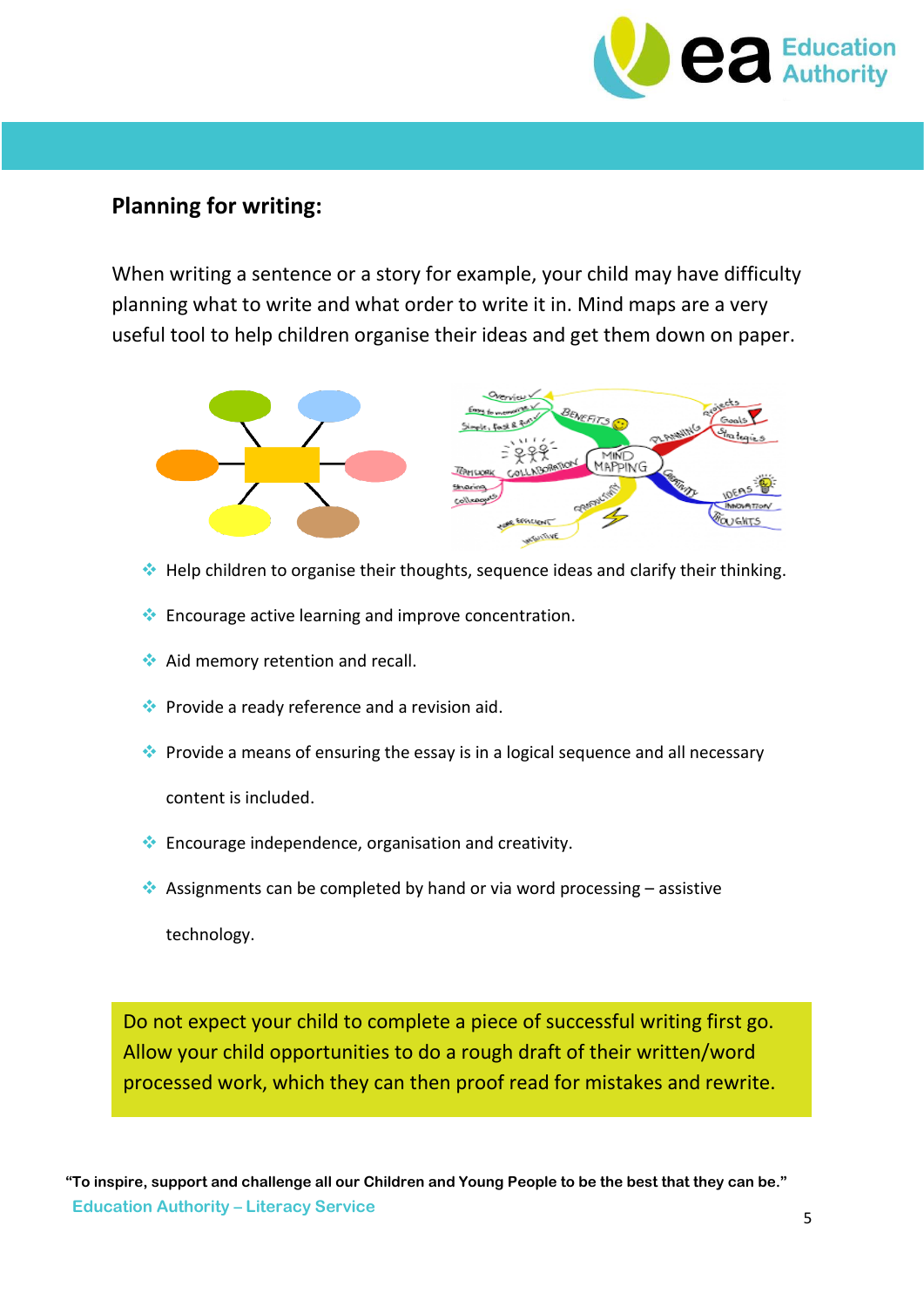

#### **Planning for writing continued:**



- Thumbs up to 'b' right. Left hand for right handed writers it makes the letter b
- Thumbs up to 'd'ecide. Right hand for left handed writers it makes the letter d
- For the visual learner b e d



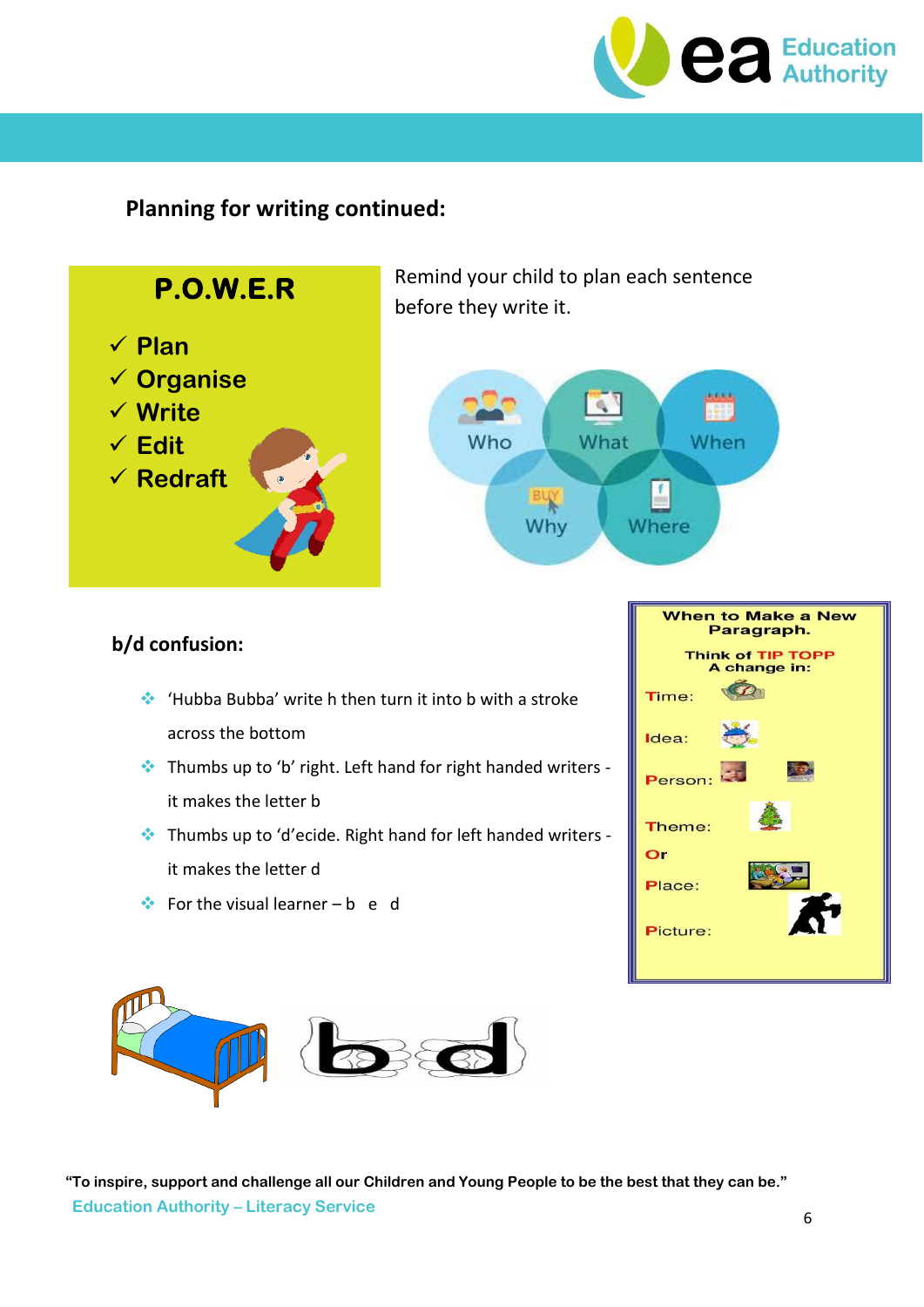

**For some children a 'try page' may be helpful to 'have a go' at spelling words:**

Stretch out the word. What sounds do you hear?

- ◆ Does it sound like a word you know? e.g. look cook
- $\triangle$  Leave out the hard bit- then fill in the details later e.g.: bec-s (because)
- $\triangleq$  Use syllables -try to spell each little bit e.g. fan / tas / tic
- $\cdot$  Try the word out pick the one that looks right e.g. sno / snoe / snow
- Use assistive technology, e.g. speech-to-text or text-to-speech software

if available to you.